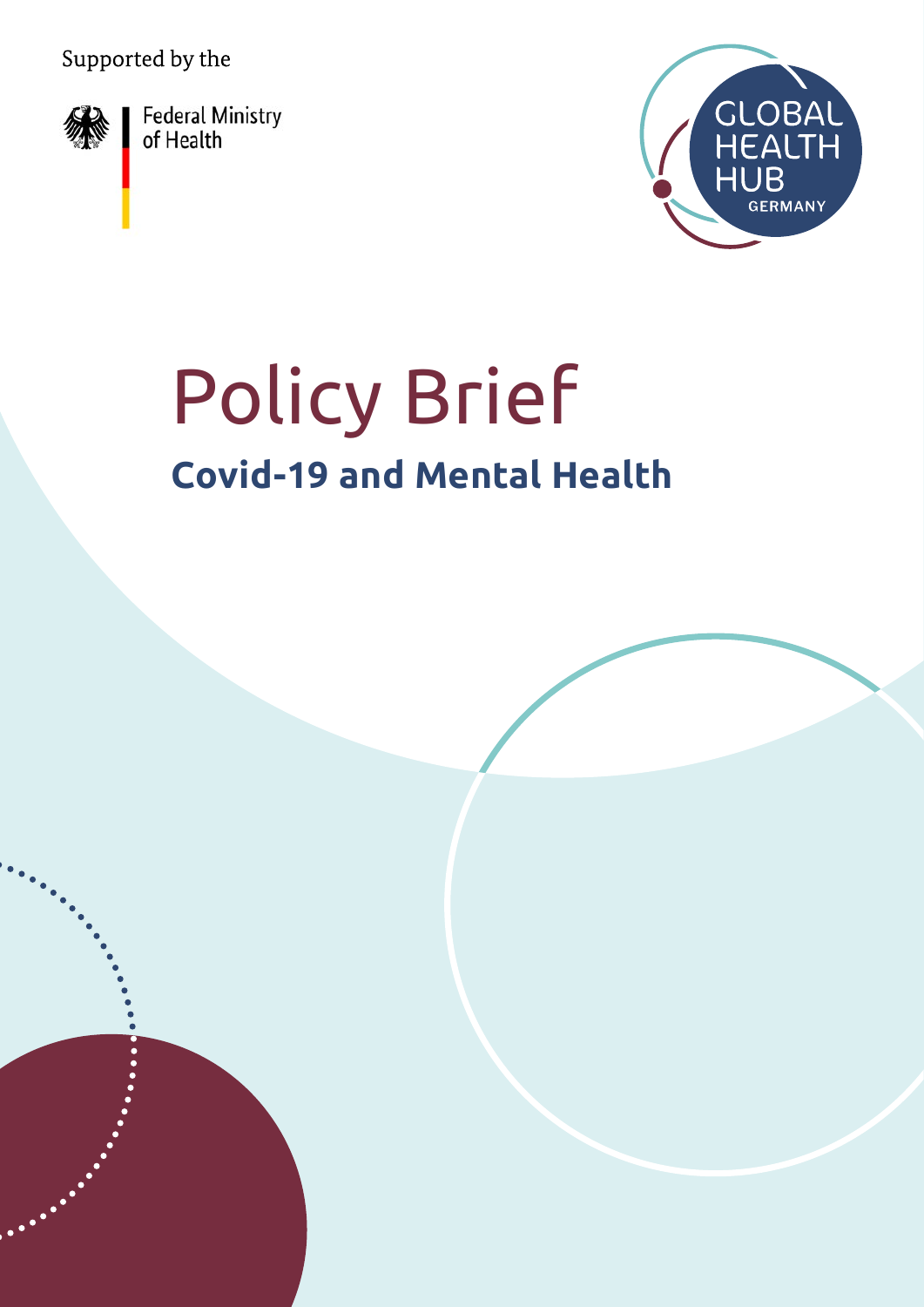- **•** The Covid-19 pandemic is paradigmatic of systemic biopsychosocial model-based diseases and their resulting disorders.
- **•** This disease requires interdisciplinary understanding and integrative action to address, from prevention to treatment and follow-up care. Still, it is very basic. Often, interactions involving psychological factors are addressed only in isolation.
- **•** Lack of human resources, limited interdisciplinary action, and disciplinary prejudices and barriers result in failure to exploit the potential of integrative psychosocial approaches, in both the Global South and the Global North.
- **•** Persistent psychological disorders cause additional stress during the human lifespan and reduce the chances of a full recovery after the "physical recovery".
- **•** The personal and the economic costs of neglecting Covid-19-associated and comorbid mental disorders are considerable.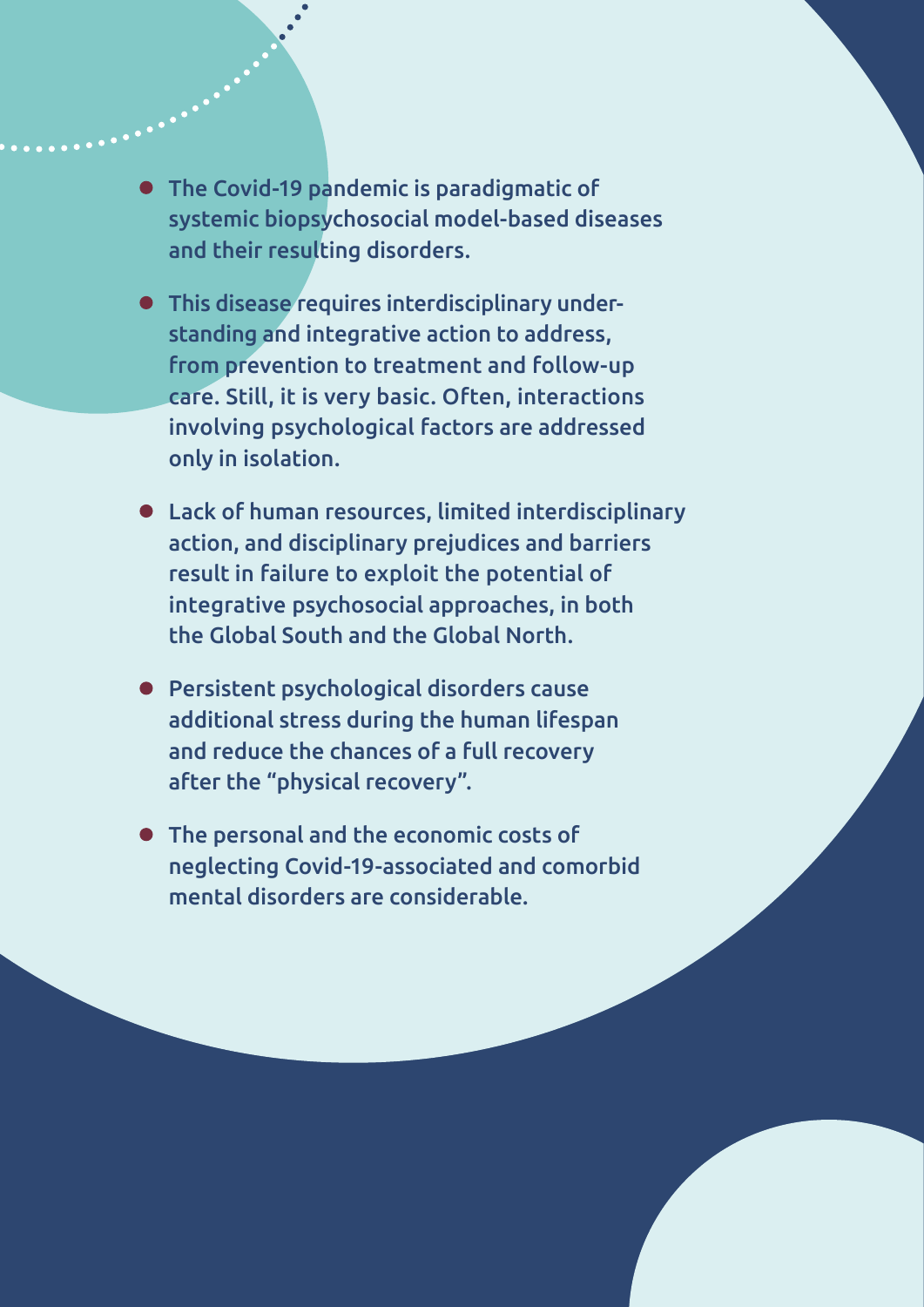As coordinators of the Global Mental Health Working Group of the Global Health Hub Germany (GHHG), we combine experience and expertise across a wide network of members from different disciplines and societal sectors. Our recommendations in this paper are aimed at national and international health policy makers. In addition, other stakeholders, such as health organisations, health insurance companies, professional organisations, hospitals, practising physicians, non-governmental organisations and patient associations are important for systemic development and implementation.

An integrative approach through a biopsychosocial model will help understand and alleviate the psychological stress of Covid-19.

To ensure mental health remains a key area of global health in Germany, and to achieve sustainable development goals, a systemic approach is needed. Maintaining mental health is an essential prerequisite for success (No Health without Mental Health) as physical, social and mental processes always interact. Only by maintaining mental health can the 2030 Agenda, the integrated One Health concept and the "One Billion Healthier Population" approach of the WHO's Triple Billion Targets be implemented. Thus, mental health is highly relevant for cooperative development and for strengthening health systems in countries of the Global South as well as for the long-term health of every individual on the planet. "No Health without Mental Health" points to the limitations of a discrete, e.g., biomedically restricted medicine, which is not likely to be successful on its own. From the authors' perspectives, it is therefore urgently necessary to anchor mental health as an

interdisciplinary topic in international health projects and national health strategies. This will draw proper attention to the importance of Global Mental Health. An approach based on the biopsychosocial model is adapted to the context, i.e., social, cultural and individual conditions shall all be given equal consideration. In the following sections, we apply these reflections to the mental conditions associated with the Covid-19 pandemic.

Germany's psychosocial healthcare system is qualitatively and quantitatively the most developed of all European countries and should therefore take a leading role. An interplay of outpatient, inpatient and rehabilitative structures provide the foundation in Germany – in comparison internationally and given the appropriate resources - for dealing with the diverse pandemic-related psychosocial stresses and risk factors of mental disorders. Yet even in Germany, the transitions between outpatient, inpatient and rehabilitative care do not always run smoothly. Gaps in care and waiting times are not uncommon. Stress factors to be addressed are fears before and during the Covid-19 illness, persistent exhaustion even after seemingly mild courses of the disease, psychosocial consequences of social distancing measures and uncertainty, as well as the increasingly emerging developmental impairments in children and adolescents. Against this background of experiences and research, in this document we outline the various problem scenarios in the centrally preventative, curative and rehabilitative areas, and have drafted health care recommendations for political decision-makers. These recommendations can also be adapted to and effective in the global context.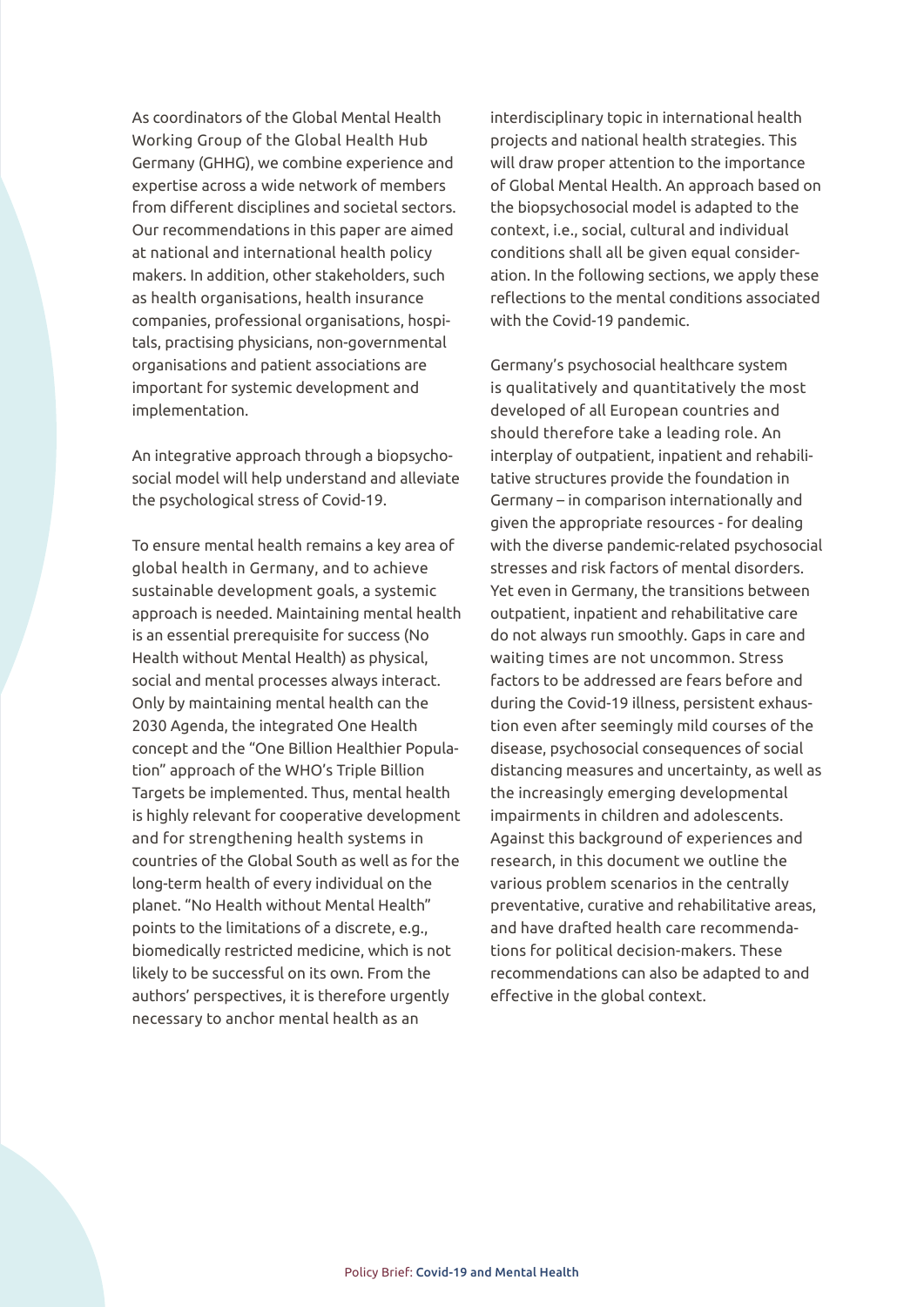### A Recommendations for an inclusive, global and evidence-based response to the mental health challenges of the pandemic

1 Health policy is ideally based on a bio-psychosocial model that overcomes a potential imbalance between biomedicine and psychosocial medicine. Covid-19 is a systemic disease: its development and course are determined by complex socially relevant interactions. Many different protective and harmful interaction processes take place in the biological, psychological and social dimensions of mental health. This affects how a society deals with the pandemic on a continuum, from prevention, disease outbreak and disease progression to dealing with possible long-term effects of Covid-19 infections. As poverty and low social status are interlinked, while more favourable socio-economic, family and societal development conditions form a basis for prevention, integrative systemic approaches are required.

2 Interactions in the biopsychosocial model require a permanent cooperation of health care professionals with psychologists and social workers, forming an integrative approach.

Additional training and time resources help build the knowledge, skills and mind-sets necessary for comprehensive treatment and prevention. This is often possible without highly specialised professional staff. Experiences in countries of the Global South, such as

India, have shown that even with a limited number of trained (lay) health care workers, measurable effects can be achieved that are not far short of professional, e.g., psychotherapeutic results. The effectiveness of basic, easily accessible and needs-oriented training is an important prerequisite and opportunity to overcome the lack of human resources and skills in the Global South. The training of existing health personnel (caregivers, health care workers, general practitioners) can have a direct and rapid impact which may be strengthened through multiplier training (train the trainers) and expanded across a country. This was impressively demonstrated, for example, by the EU-Asia Link Programme with partner countries in East and South-East Asia, which was carried out under German leadership. In China, Vietnam, Laos and Myanmar, systemic therapy has been most popular with therapists and counsellors. Another example of cooperation on a partnership basis is the Clinic Partnerships programme implemented by GIZ, which supports over 340 partnerships between clinics and health providers in 60 countries. Through this programme and with the Covid-19 emergency measures commissioned by the Federal Ministry for Economic Cooperation and Development<sup>1</sup>, a quick response to the pandemic was achieved. Prevention and treatment of mental illnesses associated with Covid-19 were of paramount importance in this response.

<sup>1</sup> Bundesministerium für wirtschafliche Zusammenarbeit und Entwicklung, BMZ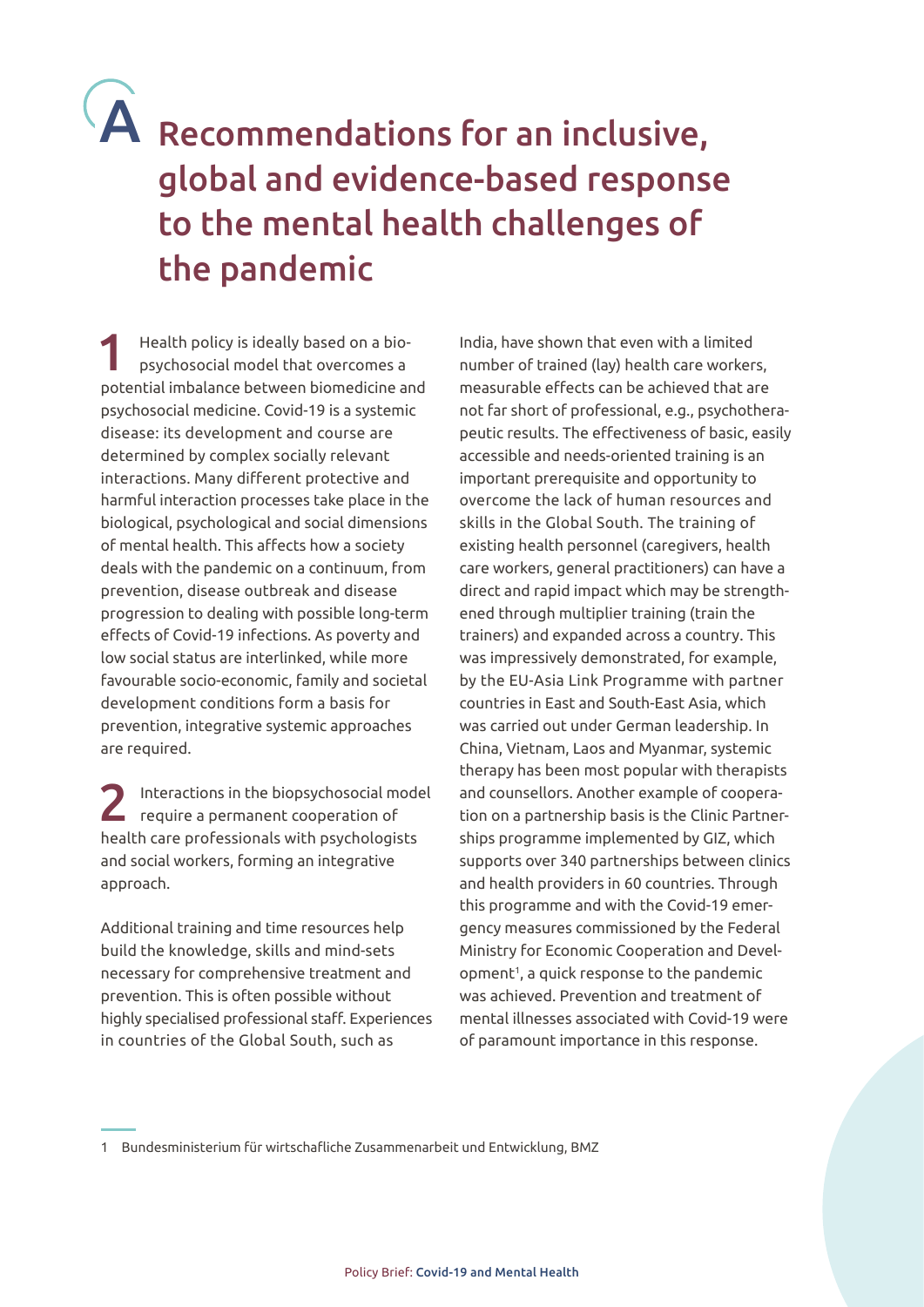3 Clinical guidelines and treatment protocols for Covid-19 disease progression should be reviewed to ensure that biomedical, psychological and social factors, as well as interacting processes, are given similar importance. Instead of a predominantly biomedical orientation, psychosocial elements should be specifically included in clinical guidelines and treatment protocols to understand the biopsychosocial model in its complexity and to include it in the therapy.

The effectiveness of the interplay of<br>prevention, treatment and rehabilitation is determined by a biopsychosocial balance. One proven approach is long-term cooperation in interdisciplinary teams, e.g., in the psychosocial consultation/liaison services that have been established nationwide in Germany for decades. These services are not yet sufficiently used in the treatment of Covid-19.

5 In view of the particularly frequent psychological stress and even burnout occurring in health care professions during the pandemic, psychosocial options (e.g., supervision, case-related self-awareness among Balint groups, stress management with health apps) should be made easily accessible to these professional groups.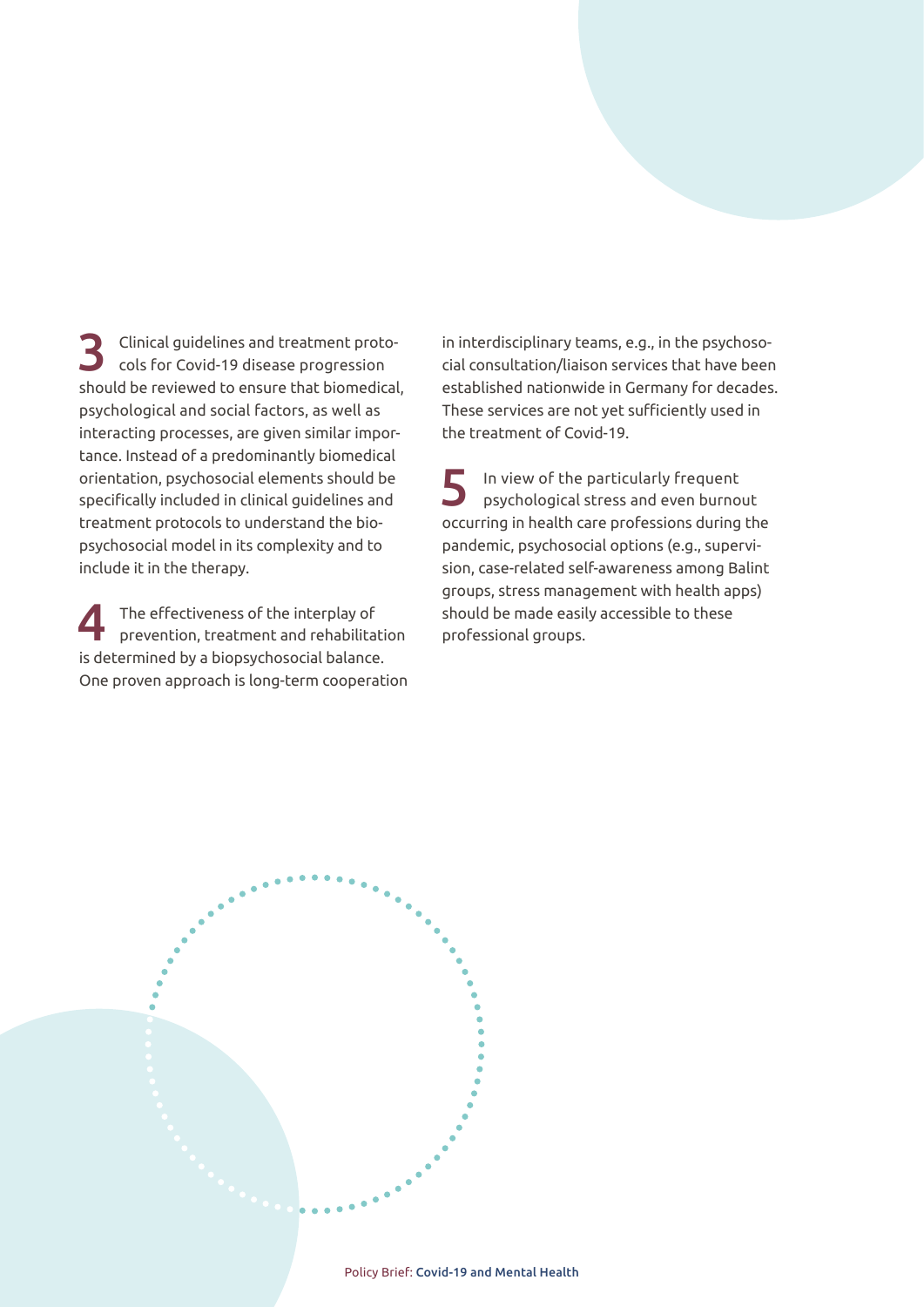### B Recommendations for the general population on how to deal with Covid-19-related concerns.

Vaccinated, recovered and tested individuals for Covid-19 (3G2 ) may also fear re-infection, underestimate disease risks due to deliberate misinformation, overestimate vaccination risks and suffer from symptoms of exhaustion. To set up the framework for health and development policy, the Global Mental Health WG of the GHHG relies on the goals of the German government's global health strategy. However, the authors note that psychosocial existing support services are not sufficiently implemented at the general population level in the partner countries of the Global South. Resource and competence deficits as well as stigmatizing prejudices are serious obstacles.

1 Information on the nature and origin of Covid-19 transmission and disease and on ways to avoid it (e.g.,  $AHA+L^3$ , vaccination, follow-up and, if possible, 2G (vaccinated or recovered) rules) should be widely and easily accessible and actively reviewed for misinformation or false information. This applies especially to communication in social media, counselling by doctors and schools, social

institutions and businesses. In addition, information and offerings on easily applicable methods of self-care and resilience building are beneficial. In the meantime, health apps with proven effectiveness on topics such as psychological well-being, nutrition, exercise, sleep, relaxation and mindfulness are available, the costs of which are partly covered by statutory health insurance (so-called digital health apps).

2 Regardless of the pandemic's future course, such health-promoting offers should be further disseminated and expanded. In this context, digital forms of provision will be particularly important and should therefore be developed and further improved in cooperation with users. During the pandemic, the number and variety of well-evaluated and cost-effective digital offers for the prevention and treatment of mental illnesses increased on an unprecedented scale. These will sustainably improve mental health care, especially in the Global South, even after the pandemic.

<sup>2</sup> In Germany: 3G Geimpft, Genesen, Getested (translator's note)

<sup>3</sup> AHA+A+L Abstand halten, Hygiene beachten, im Alltag Maske tragen, Corona-Warn-App nutzen und regelmäßig Lüften: keep your distance, observe hygiene, wear a mask in everyday life, ventilate regularly and use the corona warning app (translator's note)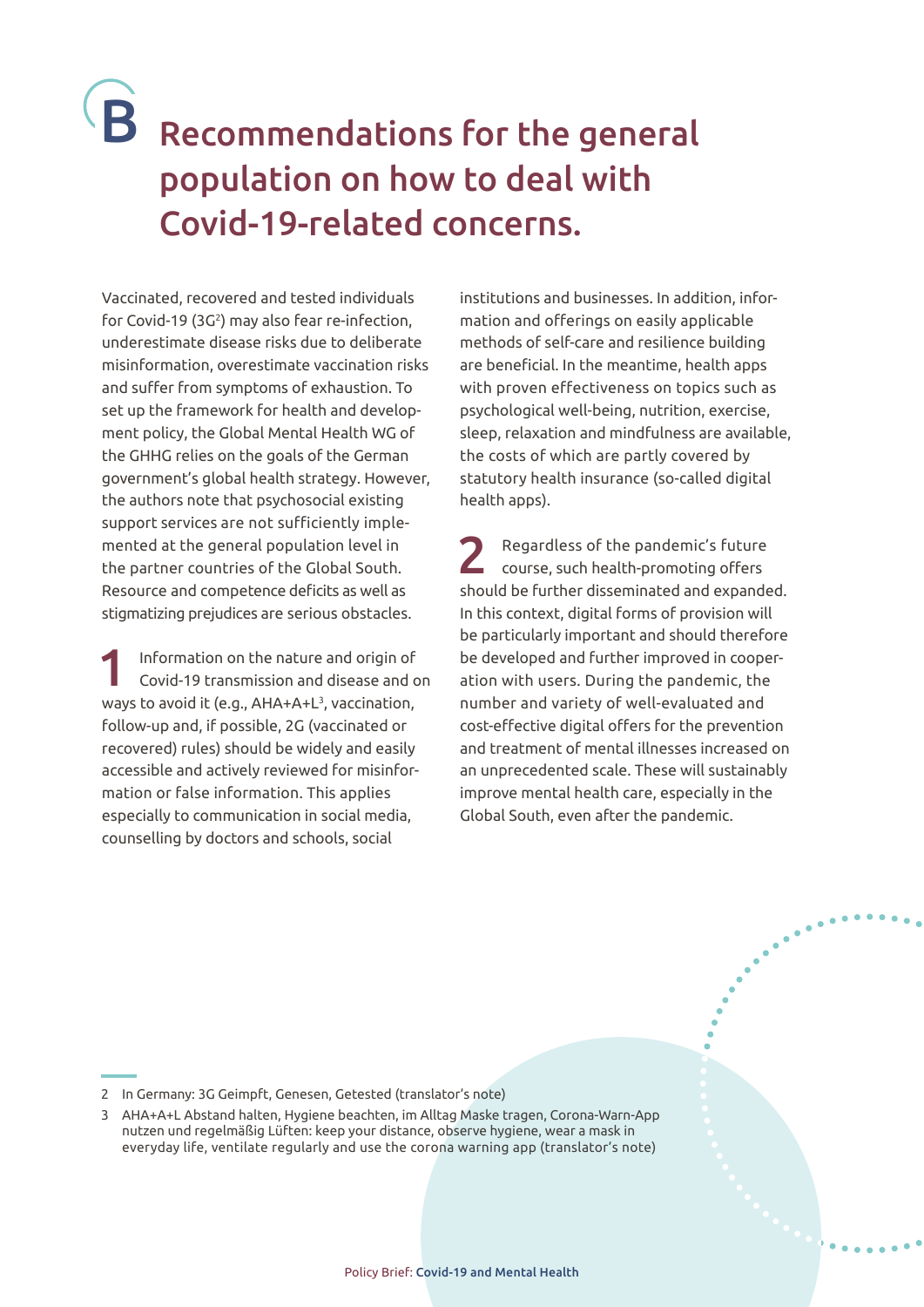Vaccination is the most effective way to achieve sustainable prevention at the population level. To increase its acceptance globally, both prominent role models and meaningful exchanges with people in the immediate environment and, if possible, a coherent science-based media presence are important. In addition, the availability of vaccines must be commensurate with these factors. It should be emphasised that the prevention of infections also serves to maintain mental health and thus quality of life in the long term. Access to vaccination should

therefore be easy and flexible. Here, inpatient and mobile teams complementing vaccination centres and registered doctors of all specialties, as well as vaccination at the workplace, in social hotspots and in structurally weak areas or areas with special development needs have proven to be effective. Since people with mental disorders often show avoidance behaviour and social withdrawal, they should be actively supported by psychosocial services and relatives in keeping vaccination appointments. This is necessary for people with any form of impairment as well.

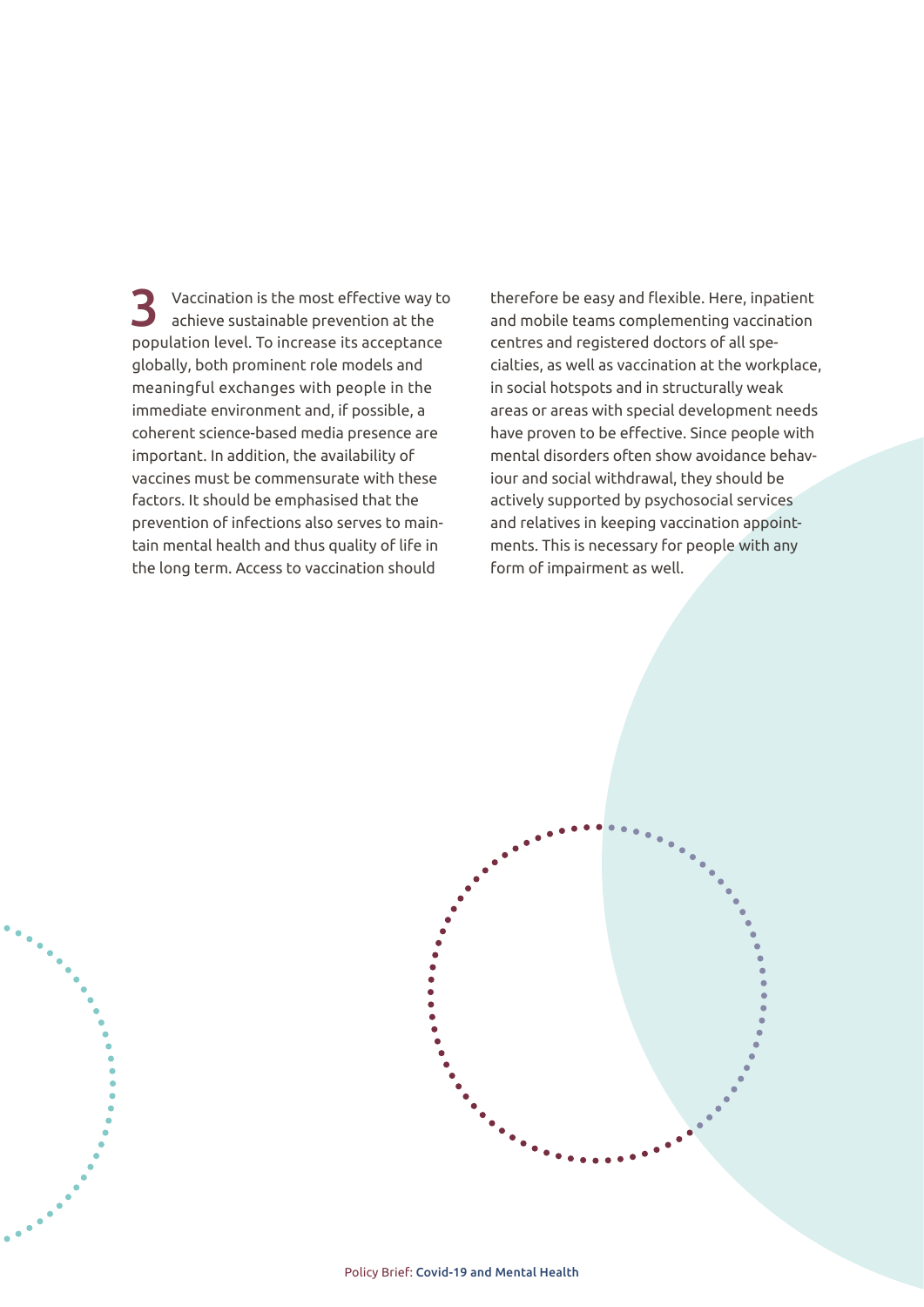## Recommendations for different age C groups and risks

Although the pandemic is a strong psychological and social challenge for all age groups, this is especially true for children, adolescents, people with cognitive impairment, chronic mental disorders and the elderly, whose particular risks, hardships and needs for attention have only become fully apparent at a late stage. The main stressors are: disruption of familiar social interactions, experienced isolation and loneliness, and uncertainty about what will happen next in school, education, work or family. Pre-existing mental health problems are often an additional risk factor. Other risk factors are social burdens, poverty, a low level of education, lack of family support, difficult family relationships and the loss of someone to whom they are closely attached, given an already limited participation in society.

1 Facilitate digital access and competence development. It should be noted that excessive use of digital offerings comes with its own risks. Less tech-savvy people should be supported to overcome technical difficulties. Likewise, socially weaker population groups can be supported to meet the hardware and software acquisition costs and thereby enable digital participation and contact maintenance.

**2** All social and health institutions such as hospitals, general practitioners, health insurance companies and health/social services should be sensitised to the psychosocial challenges of the pandemic. The restrictions on social interaction should be adapted to the hygiene requirements with a sense of proportion. This involves places of work and education, culture and sports, and space for family and social gatherings. Political figures, authorities, service providers and actors are called upon to work together actively and sustainably.

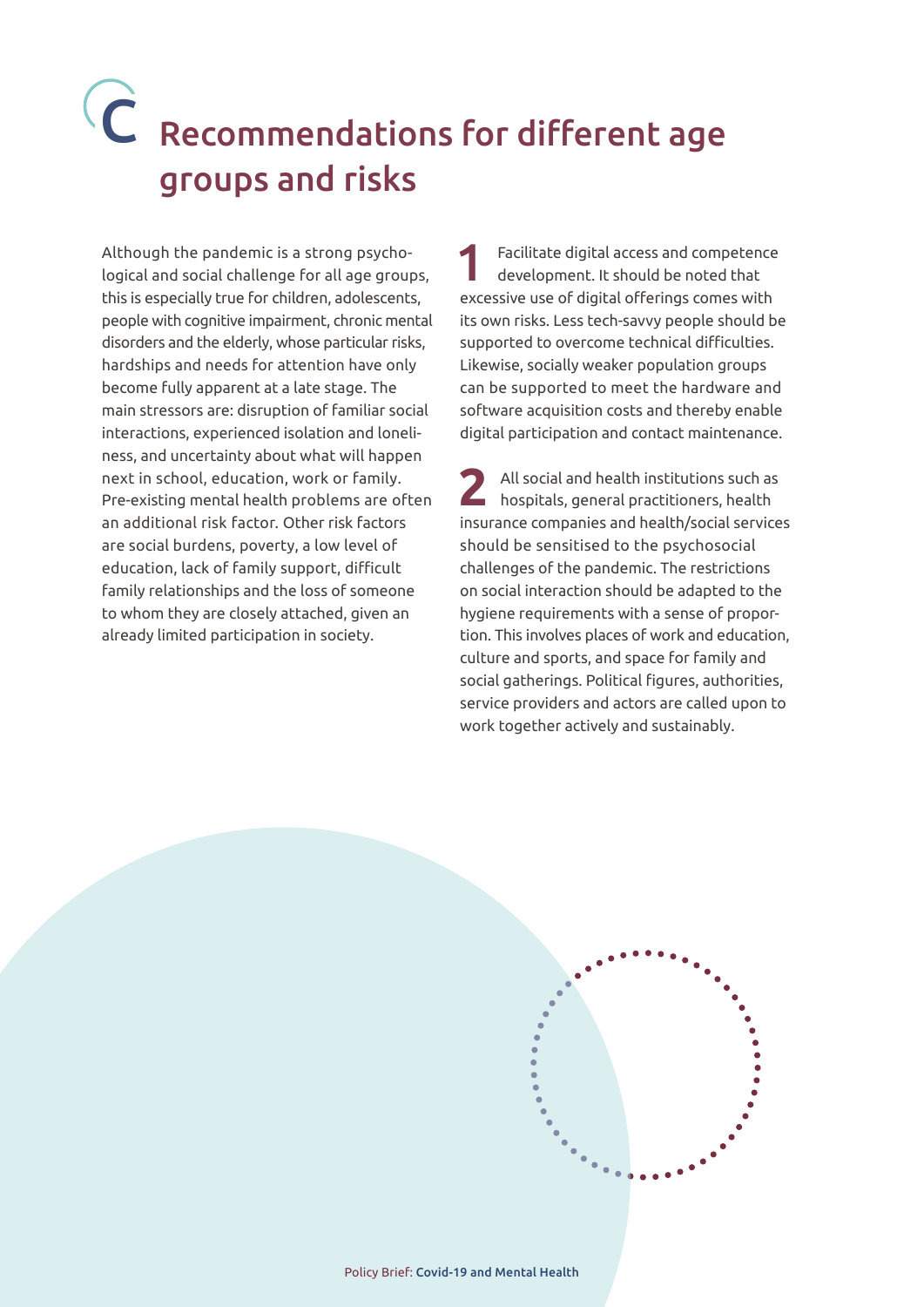## D Recommendations for patients and their families

An integrative and systemic biopsychosocial approach is needed from the onset of the disease. Beginning with diagnosis, through all stages of treatment, to long-term follow-up and rehabilitation, the physical condition and psychological and social well-being are equally important. Covid-19 paradigmatically requires interdisciplinary collaboration. Proven models of interdisciplinary and cross-sectoral collaboration with psychological disciplines applied in (psycho)oncology, cardiology, diabetology and endocrinology or psychosomatic medicine can also be effectively applied to pandemic conditions.

In general medical care, as in paediatrics and gynaecology, the concept of basic psychosomatic care, established in Germany for 40 years, can also be transferred to the requirements of the current Covid-19 pandemic.

2 In inpatient services, including intensive and palliative care, the concept of psychosocial consultation and liaison services is helpful. Here, psychologists, psychiatrists, nurses and social workers are part of a treatment team which focuses on the early detection of mental disorders and psychosocial problems, support and stabilisation in crises and the preparation of further rehabilitative or specialised measures. Such more sustainable, integrated "on-site" services that are easily accessible providing coordinated interdisciplinary treatment are far superior to traditional consultative services based on individual case requests.

3 One model for the treatment of secondary conditions such as Long Covid Syndrome is the medical rehabilitation system in Germany. The rehabilitative approach is generally close to the integrative and systemic approach postulated as the ideal. It can also provide a structure for adaptive responses to global health challenges related to mental health. Interdisciplinary teams and their coordinated medical, psychological and social therapeutic services are very appropriate for Covid-19 patients with long-term symptoms and associated limitations in daily functioning.

The care of the many refugees and migrants who also fall ill with Covid-19 or are affected by the effects of related restriction measures places special demands on many health care professions. Here, interactions between the experience of discrimination, difficulty in accessing the system and cultural and language barriers come into play. Pre-existing psychological impairments such as trauma have the additional effect of reducing resilience. As a result, existing problems are exacerbated: this can lead to failure to attend language classes, to undergo medical and psychological procedures or to the missing of important appointments in the asylum procedure. The WHO has been advising for some time to pay more attention to the unique requirements of this group and to provide adapted and culturally sensitive support services. In Germany, a network of psychosocial contact points has already been established, such as the Federal Association of Psychosocial Centres for Refugees and Victims of Torture, which could be further expanded to allow for community involvement.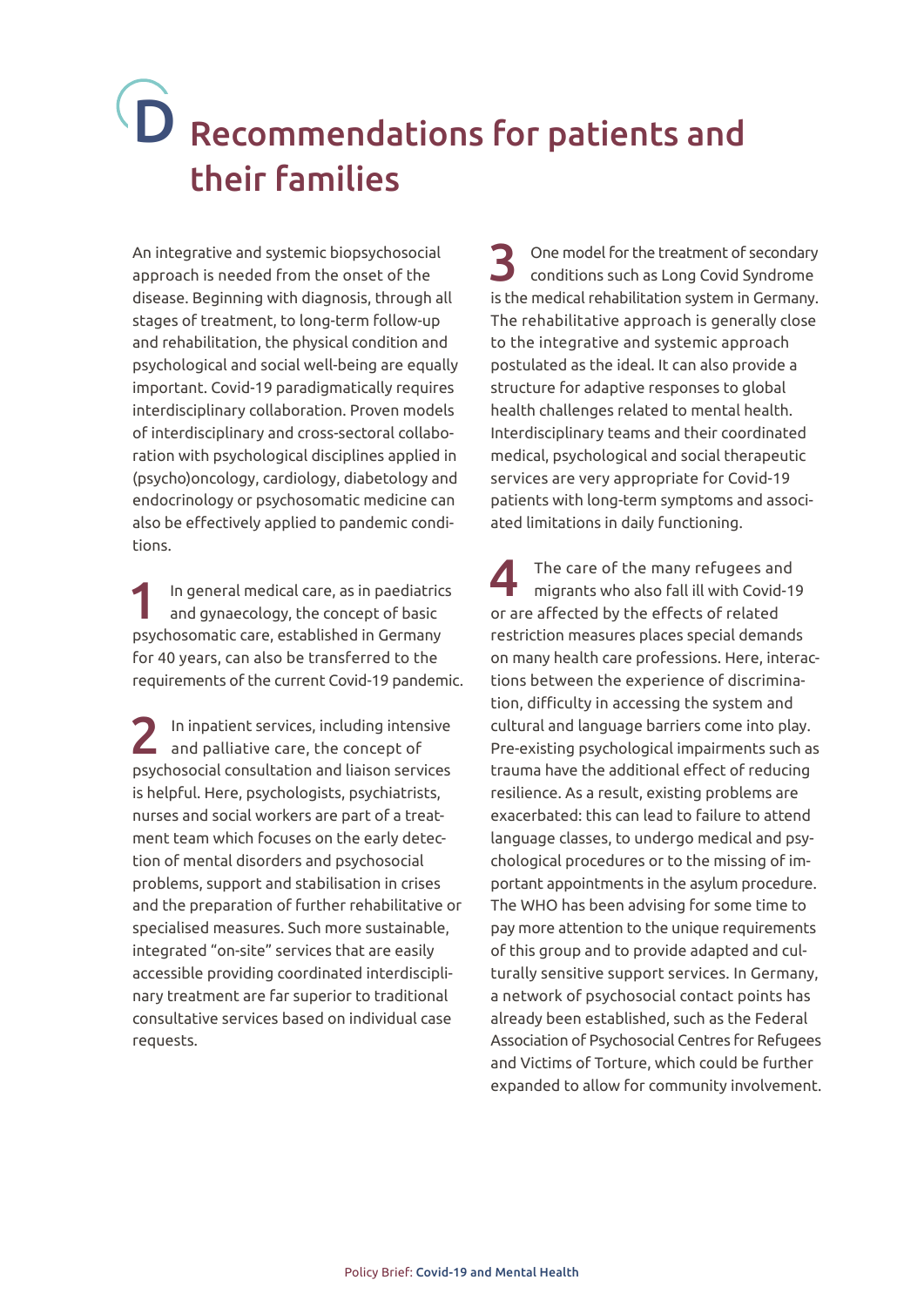# E Summary

We strongly recommend a systemic-integrative biopsychosocial approach to cope with the specific mental and physical challenges of the Covid-19 pandemic. As coordinators of the Global Mental Health Working Group in the Global Health Hub Germany, we are also addressing a broad population in civil society, politics, authorities, associations and universities. In a partnership-based understanding of global health on a par, we seek exchange with colleagues and stakeholders globally. Their experiences, questions or needs are indispensable for a well-founded discussion of the mental conditions and consequences of a pandemic the magnitude of Covid-19.

Our key recommendations on the mental conditions and consequences of prevention, treatment and rehabilitation in Covid-19 are as follows:

• Overcome a possible imbalance between biomedical and psychosocial medicine in the context of a biopsychosocial approach. The interdisciplinary interaction of biomedicine, social medicine and psychosocial medicine in prevention, system diagnostics, system treatment and aftercare is the key to success. Covid-19 is a paradigm for the challenges and solutions of contemporary, efficient medicine. Although this insight is now the basis of all medical thinking and action worldwide, it was only the experience of the pandemic that made the irrefutability of a basic systemic and integrative orientation commonplace in both the North and the South.

- To ensure stable and sustainable cooperation between the medical, psychological and social professions in comprehensive programmes that meet the needs of patients, their families and their therapists.
- Particularly vulnerable population groups need special attention and support to make use of easily accessible services. In this context, "on-the-spot-support" campaigns as for instance outreach vaccination in residential facilities, prisons, social hotspots and meeting places such as markets or rural settlements, has proven successful.
- There are outpatient, inpatient or rehabilitative approaches that have proven highly successful in other health areas - especially in cancer medicine - for decades in the psychosocial support of the sick, their families and medical staff. These should also be applied in the pandemic, e.g., psychosomatic primary care, consultation and liaison services, self-help groups.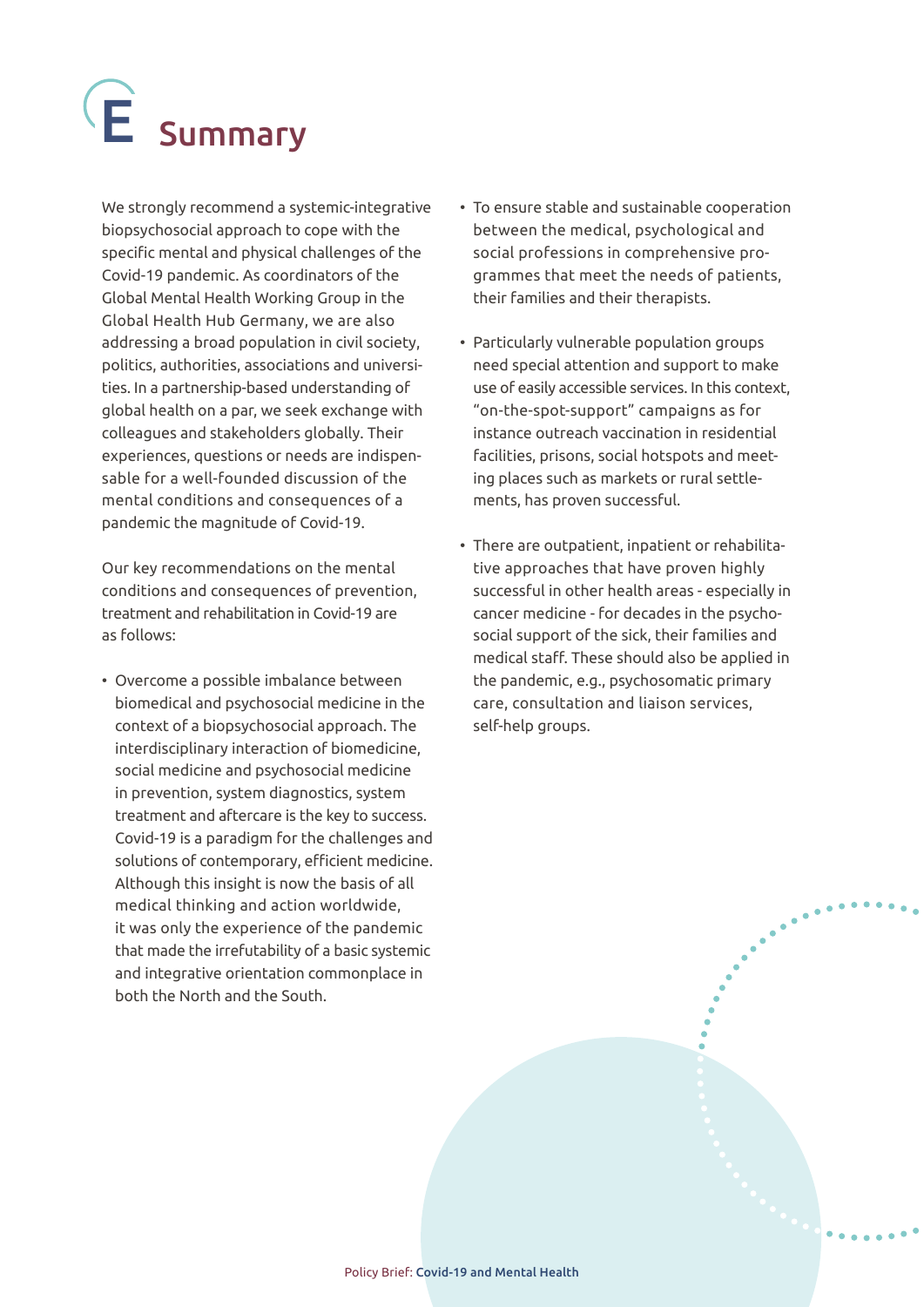#### Literature used and further reading

- Die Bundesregierung. Global Health Strategy of the German Federal Government. Responsibility – Innovation – Partnership: Shaping Global Health Together. Berlin. 2020. *[https://www.bundesregierung.de/bregde/service/publikationen/](https://www.bundesregierung.de/bregde/service/publikationen/global-health-strategy-of-the-german-federal-government-1803156) [global-health-strategy-of-the-german-federal-government-1803156](https://www.bundesregierung.de/bregde/service/publikationen/global-health-strategy-of-the-german-federal-government-1803156)*
- Carr S. Implementing sustainable global mental health in a fragmenting world. Lancet. 2018 Oct 27;392(10157):1497-1498. doi: 10.1016/ S0140-6736(18)32270-0
- Fritzsche, Kurt, McDaniel Susan H. und Wirsching, Michael "Psychosomatic Medicine. An International Guide for the Primary Care Setting." Second Edition. Springer Nature (2020).
- Kola, Lola, et al. "COVID-19 mental health impact and responses in low-income and middle-income countries: reimagining global mental health." The Lancet Psychiatry (2021).
- Moreno, Carmen, et al. "How mental health care should change as a consequence of the COVID-19 pandemic." The Lancet Psychiatry (2020).
- OECD. "Tackling the Mental Health Impact of the COVID-19 Crisis: An Integrated, Whole-of-Society Response." (2021).
- Pfefferbaum, Betty, and Carol S. North. "Mental health and the Covid-19 pandemic." New England Journal of Medicine 383.6 (2020): 510–512.
- Ravens-Sieberer, Ulrike, et al. "Impact of the COVID-19 pandemic on quality of life and mental health in children and adolescents in Germany." European child & adolescent psychiatry (2021): 1–11.
- Voss M, Berner S. Deutschland als Akteur in der globalen Gesundheitspolitik. Weltgesundheit. Aus Politik und Zeitgeschichte (APuZ 46–47/2020). Bundeszentrale für politische Bildung. Berlin. (2020). *[https://www.bpb.de/apuz/weltgesundheit-2020/318308/deutschland](https://www.bpb.de/apuz/weltgesundheit-2020/318308/deutschland-als-akteur-inder-globalen-gesundheitspolitik)[als-akteur-inder-globalen-gesundheitspolitik](https://www.bpb.de/apuz/weltgesundheit-2020/318308/deutschland-als-akteur-inder-globalen-gesundheitspolitik)*